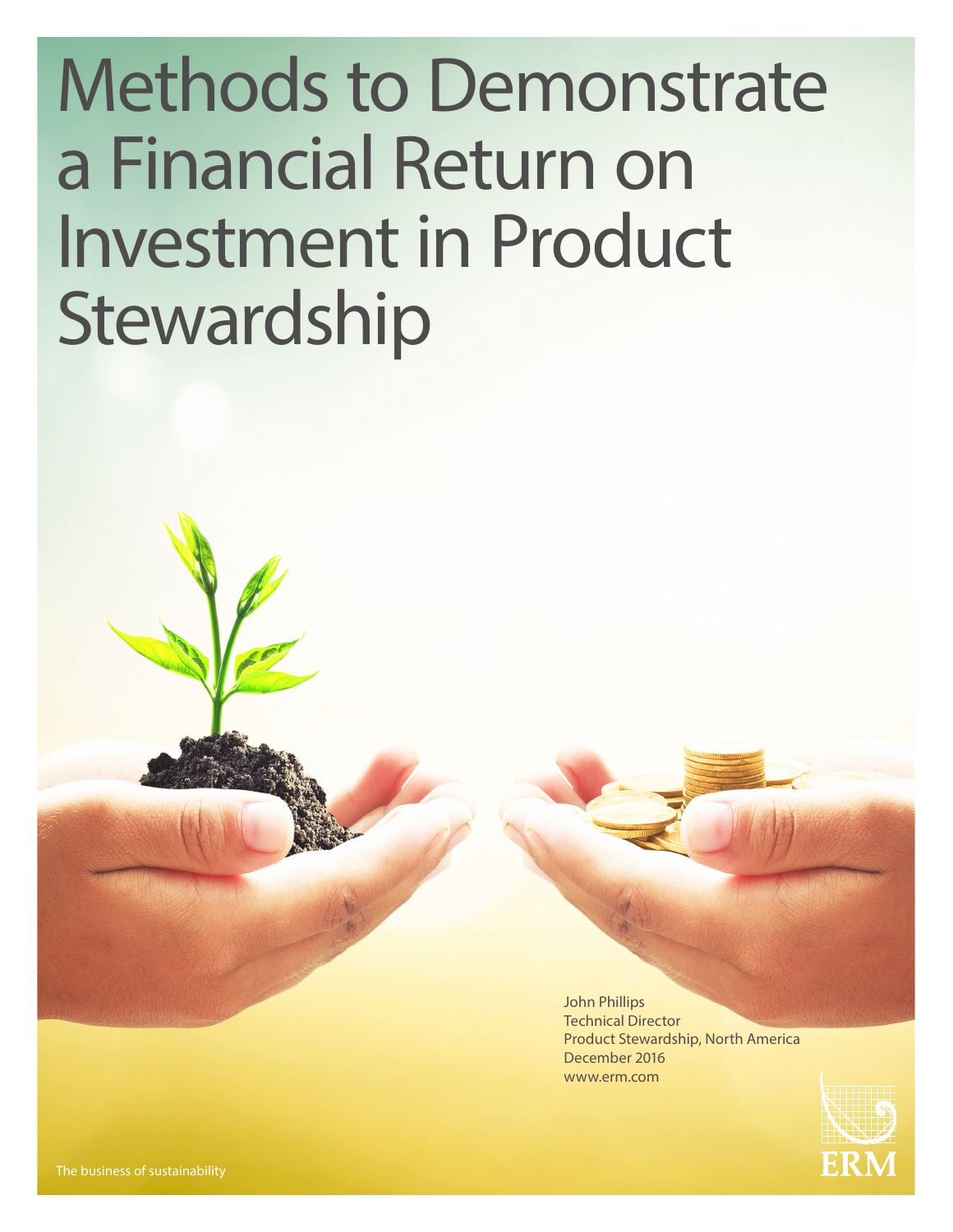# Product Stewardship – Business Drivers

More and more companies are expressing a stronger public commitment to sustainable products and business practices. The need for proactive, effective, and global product stewardship programs is growing due to changes in societal norms that are driving the demand for safer and more environmentally-sound products. This trend is reflected in consumer purchasing decisions, evolving global policies (laws and regulations), and retailer sustainability programs such as the recent Sustainability Chemistry Policy at Walmart.<sup>1</sup>

Companies that understand these dynamics incorporate them into their business practices in order to:

- Improve corporate reputation, which translates into sustained stock value and brand;
- Reduce business disruption and the potential for non-compliance penalties while increasing customer loyalty; and
- Drive the innovation of new, more sustainable products.

# Defining Product **Stewardship**

Responsibly managing the health, safety, and environmental aspects of raw materials, intermediate, and consumer products throughout their life cycle and across the value chain in order to prevent or minimize negative impacts and maximize value.

- Product Stewardship Society

#### Also known as:

- Product Sustainability
- Product Compliance
- Product Safety

Companies that do not confront these realities face business risks such as a loss of market segments, noncompliance fines, government restrictions on product manufacturing and sales, increased litigation, and erosion of corporate reputation. Worst-case scenarios result in employee prosecution and imprisonment.

Yet some companies decide to take such risks. Perhaps they've "never had such problems in the past", or they will continue to "fly under the radar". But we all know that luck doesn't last. Sooner or later, business risks and consequences are realized.

<sup>1.</sup> http://www.walmartsustainabilityhub.com/app/answers/ detail/a\_id/310/session/L2F2LzEvdGltZS8xNDA1MjcyNjk5L-3NpZC9YcFJ2M2NabA%3D%3D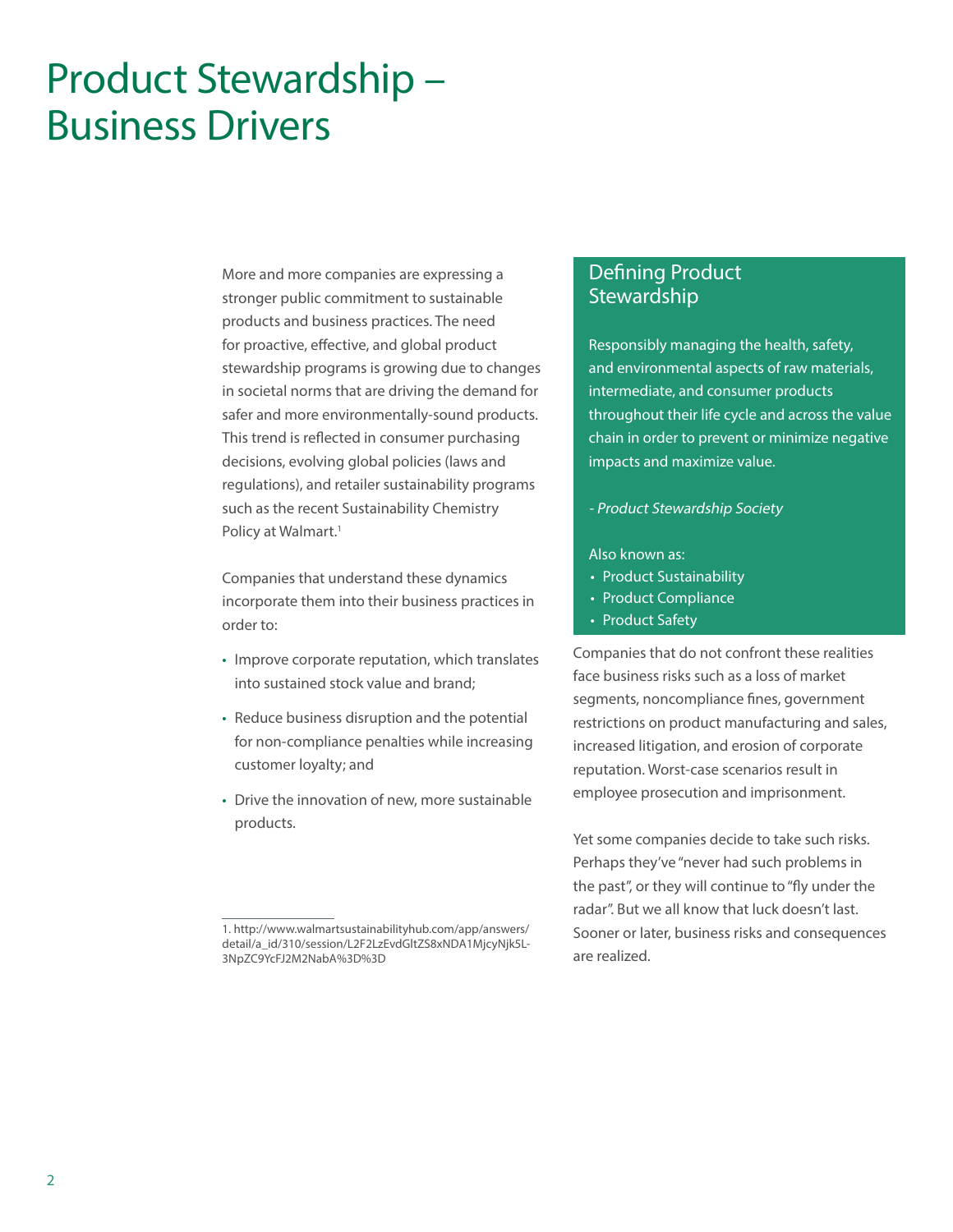#### Why take such risks?

In part, companies take these risks due to the significant cost of product stewardship program design and implementation. Such programs require a "top down" commitment from senior management to set company-wide policies, establish an organizational structure, provide funding, ensure accountability, and provide governance. These programs also require highly trained experts in the fields of human health, environmental sciences, product stewardship, and regulatory affairs.

#### The Necessity of a Return on Investment

Even companies that are fully committed to product stewardship programs need to show a return on investment. Like with all investments, the cost of product stewardship programs must be weighed and prioritized with other company investments. While the costs to development a robust product stewardship program can be estimated and efficiencies to reduce costs can be defined, it is very difficult to show a financial

return on investment (ROI). This is because improved product stewardship performance is measured by "negative indicators" that cannot be counted. The number of incidents/ fines/ litigation that did not occur cannot be counted because they did not happen as a result of the pre-emptive product stewardship actions that were put in place.

The reality of "negative indicators" of success provides another reason that a ROI needs to be demonstrated. When a product stewardship program is fully implemented and effectively functioning, there will be a reduction in noncompliance penalties and incidents. When there is a lack of incidents over time, new senior management can get the impression that the problems have gone away or that they don't exist, which can lead to questions like "why are we spending so many resources on product stewardship?" This can result in budget cuts and resource reductions during difficult economic times, which is a mistake because the problems of the past will reemerge. Therefore, regular updates to senior management on the ROI are needed to show the continued value in product sustainably programs.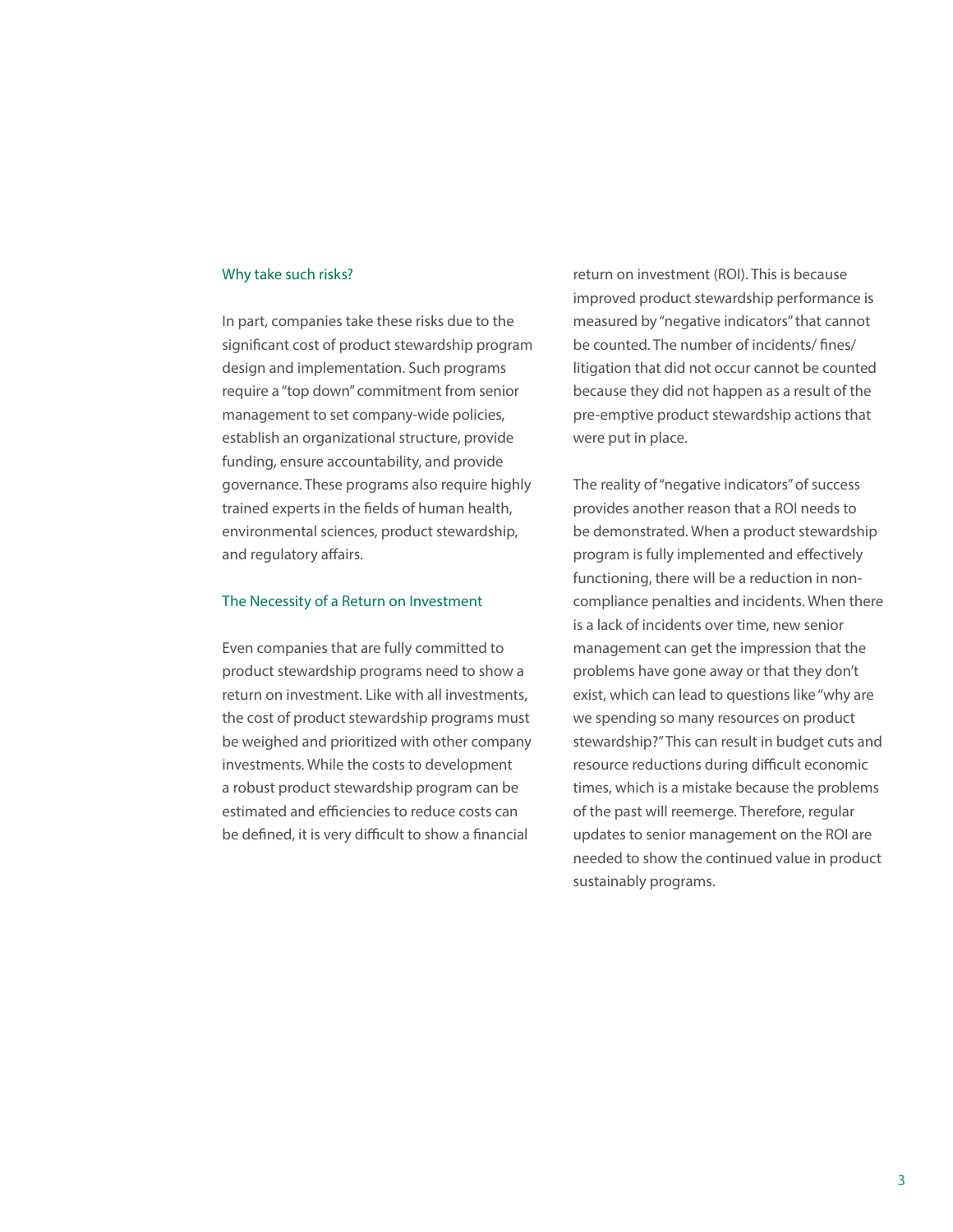# Methods to Calculate a Financial Return on Investment for Product Stewardship Programs

These methods are further described in this paper to illustrate how a financial ROI is achieved in practice. Table 1 provides some methods for each business practice and the associated ROI.

# Table 1. Examples of Methods to Integrate Product Stewardship that Demonstrate a Return on Investment Business Practice

| <b>Type</b>                                  | Method                                                                 | Return on Investment       |
|----------------------------------------------|------------------------------------------------------------------------|----------------------------|
| Research and Development<br>(R&D)            | New product development<br>processes                                   | Accelerated time to market |
| Manufacturing                                | Evaluation of raw materials for<br>existing products                   | Sustained global supply    |
| <b>Acquisitions and Diversities</b><br>(A&D) | Business unit portfolio<br>management                                  | Reduced corporate risk     |
| <b>Enterprise Risk</b><br>Management         | Incident tracking after risk<br>reduction measures are put in<br>place | Reduced incident costs     |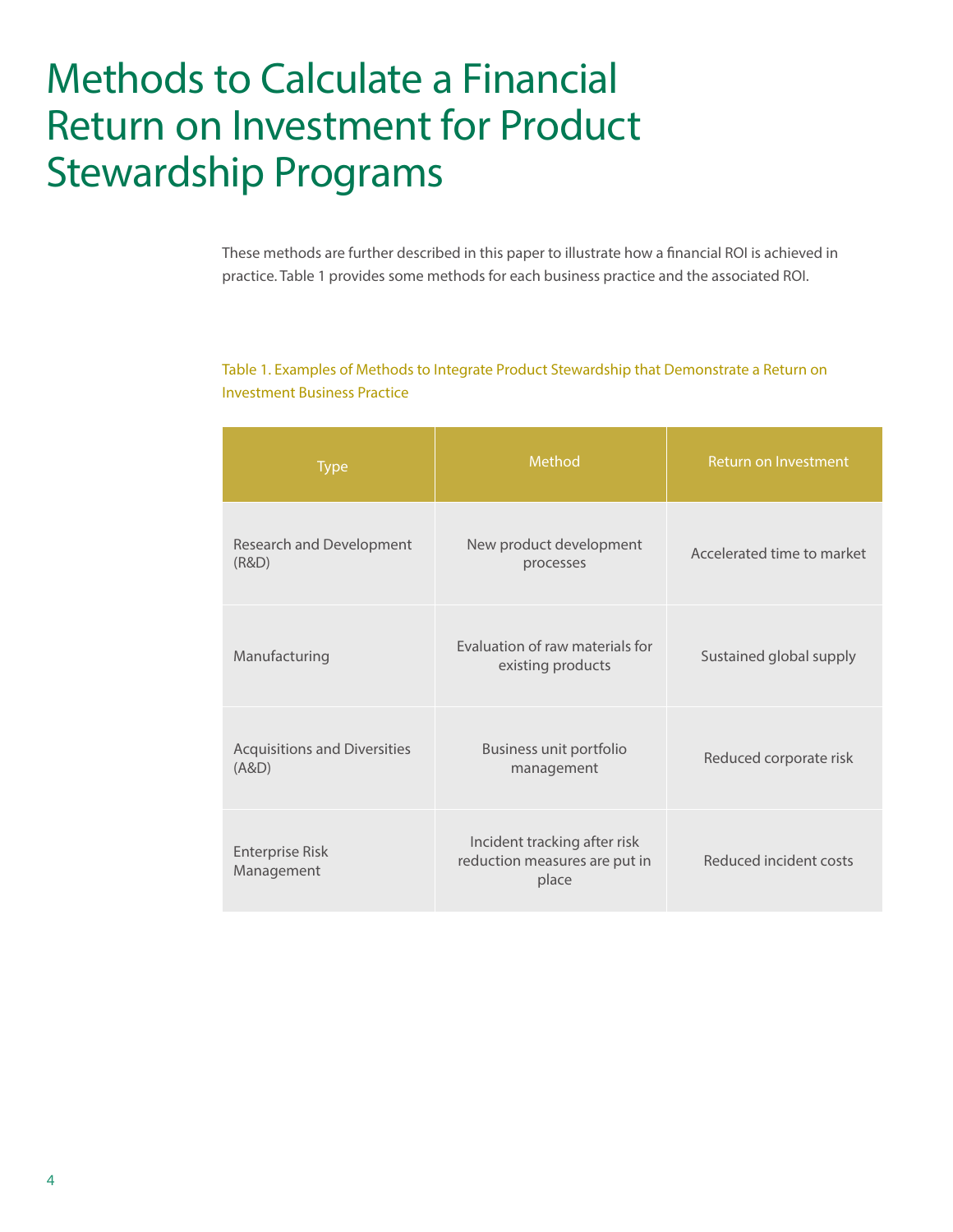### METHOD: Integration of Product Stewardship into New Product Development Processes

A call comes into the company Product Compliance Group from sales and marketing (Commercial Group).

Commercial Group: "Hey, we're launching a new product by the end of this week. We need a product Safety Data Sheet and label ASAP!"

Compliance Group: "OK…What's the chemical inventory status for each country where the product will be sold?"

Commercial Group: "What's a 'chemical inventory'?"

Unfortunately, this scenario occurs more that we'd like. This discussion typically leads to a delay or time-lag in the product launch – which can be as much as two years – while the new product is registered with the appropriate government agencies and other requirements are met. It can also lead sales and marketing to conclude that the Compliance Group is slowing the product launch or being "business disablers", when in reality they are reducing business risks. If the Compliance Group had been included in the new product development process from the beginning, the process would have been streamlined because the compliance requirements would have been met prior to launch.

The financial loss in sales that did not occur while the compliance requirements were put in place can be calculated by estimating the dollar value of the outstanding sales (or unfulfilled orders) and multiplying that number by the number of days the launch was delayed. If the cost to meet compliance is subtracted from the total amount of lost sales, the remainder is the ROI. Stated another way, the remainder shows how much money would have been made if the compliance requirements were put in place before the product launch.

New products are typically developed by the company's R&D department, which in many cases use some form of a "Stage-Gate®"2 review process to evaluate the viability of the new product at each stage of development. The new product advances from one stage to the next by meeting company criteria for value creation potential, the ability to manufacture the product cost effectively, and the likelihood of customer acceptance. As the product advances through these stages, it should also be evaluated for compliance requirements in each geography where the product is intended to be manufactured and/or sold, as well as for potential business risks throughout the product lifecycle. The responsibility for the regulatory and business risk evaluation is typically managed under the product stewardship program.

Figure 1 provides an example of the type of product stewardship questions that could be considered at each stage of a new product development process. These considerations need to be customized for the type of products under evaluation and to be consistent with corporate policies, positions, and culture.

<sup>2.</sup> Stage-Gate® is a registered trademark; © 1996–2014 by the Product Development Institute, Inc.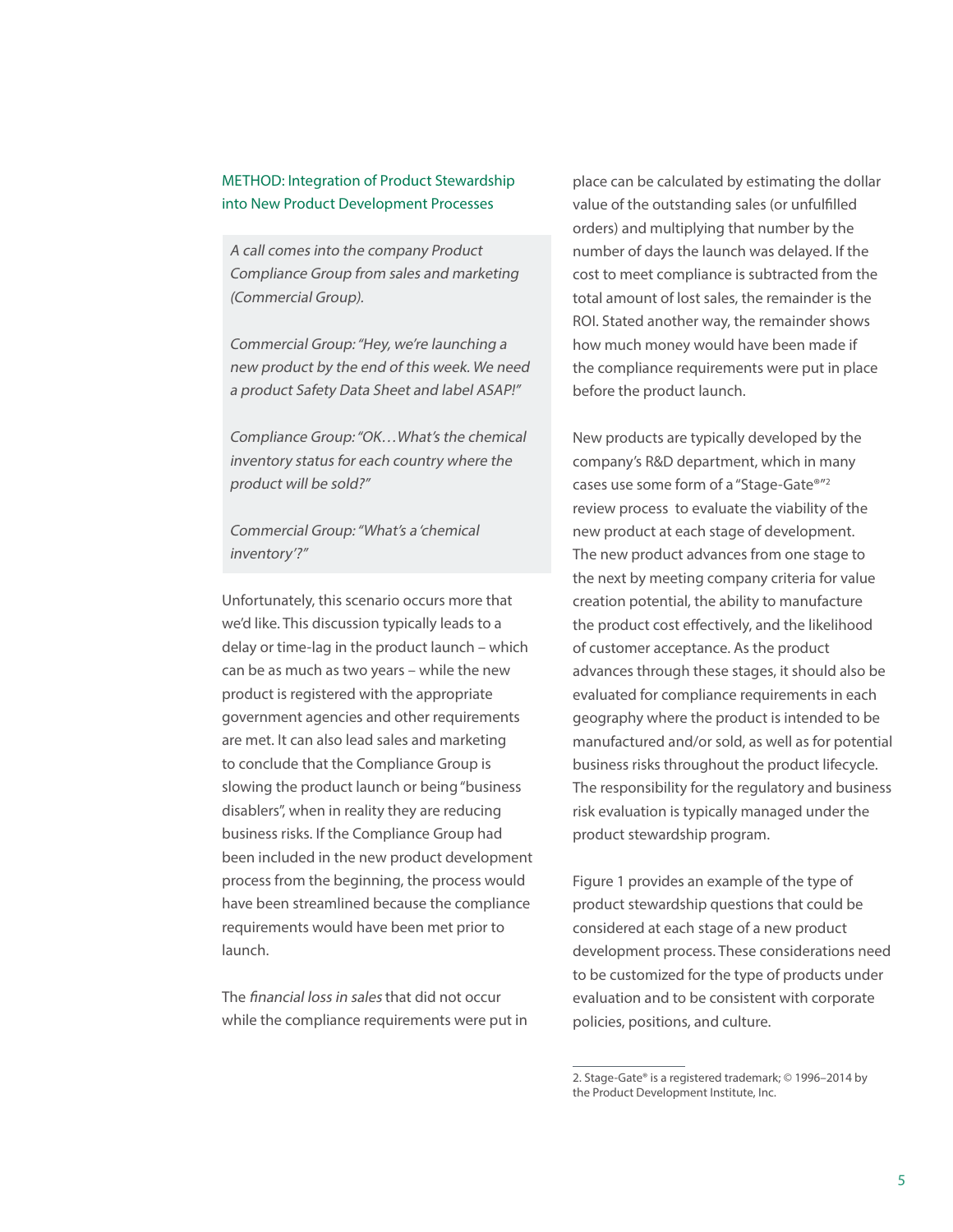

### Figure 1. Example Product Stewardship Questions integrated into a Stage-Gate Review Process

Once the product stewardship program is integrated with the Stage-Gate review process, there should be no time-lag in the product launch, which leads to an accelerated time to market. The financial loss in sales now becomes "sales realized" because the compliance requirements were integrated into the Stage-Gate review process. The ROI can be calculated on an ongoing basis by adding the sales realized for each new product launch. These results should be calculated and reported to senior management on a regular basis to show the continued value in the product stewardship program over time.

This information is also useful in developing global marketing strategies, with priority given to countries where new or existing products are already in compliance. As the profits grow from success in these countries, a portion can be used to meet compliance requirements in other countries for further global growth. Once the power of this collaboration between the sales and marketing department and the product stewardship program is realized, the perception of the Compliance Group will change from "business disabler" to "business enabler", further substantiating the value of the program and organization.

ERM experts have conducted numerous evaluations of client global and regional product stewardship programs. An element of these evaluations is to examine the integration of product stewardship and compliance into business practices (including the Stage-Gate review process), and provide recommendations for continual improvement. From this experience, ERM created Figure 1 as a general example of the types of considerations that can be made at each stage. These considerations need to be customized for each client to ensure that the applicable questions are being asked based on the product types, ingredients, and product use.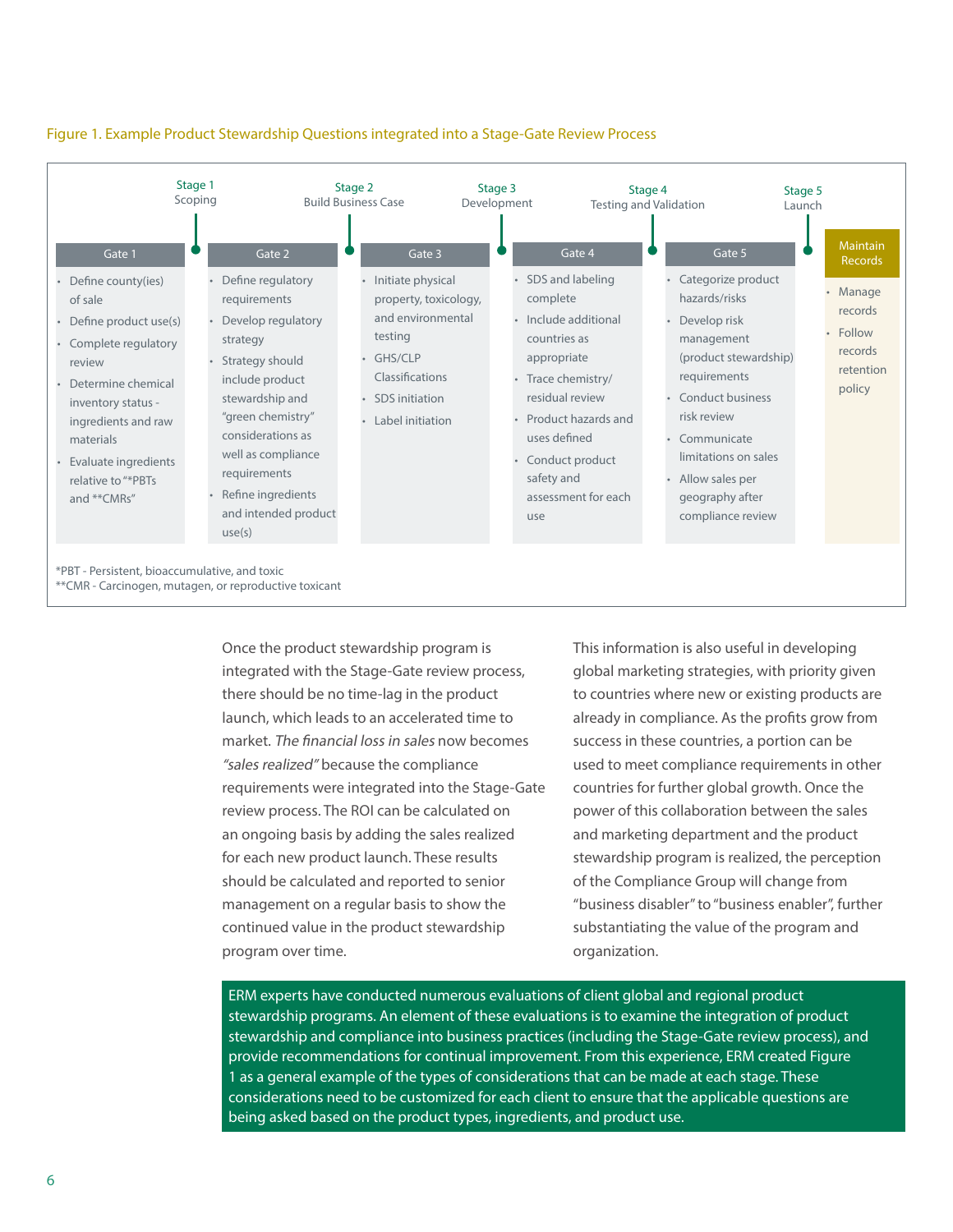# METHOD: Integration of Product Stewardship into an Evaluation of Raw Materials for Existing **Products**

Existing products typically are considered to be "in compliance" with regulatory requirements in the countries where they are manufactured and sold. However, new uses and new countries of sale can be added unknowingly after the initial product launch. This can create an unforeseen vulnerability to non-compliance violations, which in turn can result in significant penalties. For example, violations of the new Chemical Safety Act of 2015 (CSA) in the United States (US) can result in fines up to \$35,000 per day per occurrence (e.g., package), as well as criminal penalties if it is determined that the violations were made knowingly.

Evaluating the raw materials and ingredients of existing products relative to applicable requirements in each country where they are manufactured and/or sold increases the likelihood that compliance has been met and reduces the potential for non-compliance violations.

While fines not realized due to effective compliance practices cannot be calculated, a ROI can be related to historical fines if they occurred in the past and have not occurred after the improved compliance practices were put in place.

The reliability of raw material supply should also be evaluated due to the cost of compliance in some regions and countries. For example, the costs associated with chemical registration in the European Union (EU) under the Registration, Evaluation, and Authorization of Chemicals (REACH) legislation can be very expensive. Similarly, it is expensive to register chemical products in other countries that are adopting their own version of REACH, such as China, South Korean, and Taiwan. Some suppliers may conclude that the cost of registering their products in these geographies is not substantiated by their sales. If a raw material supplier makes the decision to not register their products in certain regions or countries, their customers who sell their products into these areas will be faced with the decision to either find an alternative supplier or register the raw material themselves. Such a decision should be made well in advance in order to continue business operations without disruption.

Again, the cost of compliance penalties and/or the business disruption that did not occur cannot be calculated. However, the value of sustained sales in the geographies where a new supplier was found or a registration was justified is equal to the financial ROI in the raw material evaluation.

ERM has completed hundreds of product registrations for clients in diverse industries for countries in North America, the EU, and Asia/Pacific. A key strategic element of a product registration plan is the evaluation of raw material and the product ingredient registration status. ERM experts work with clients to determine if product raw materials are registered and, if so, use this information to develop registration plans per product family, which reduces registration costs; if product raw materials are not registered, ERM experts work to find alternate suppliers or develop registration plans.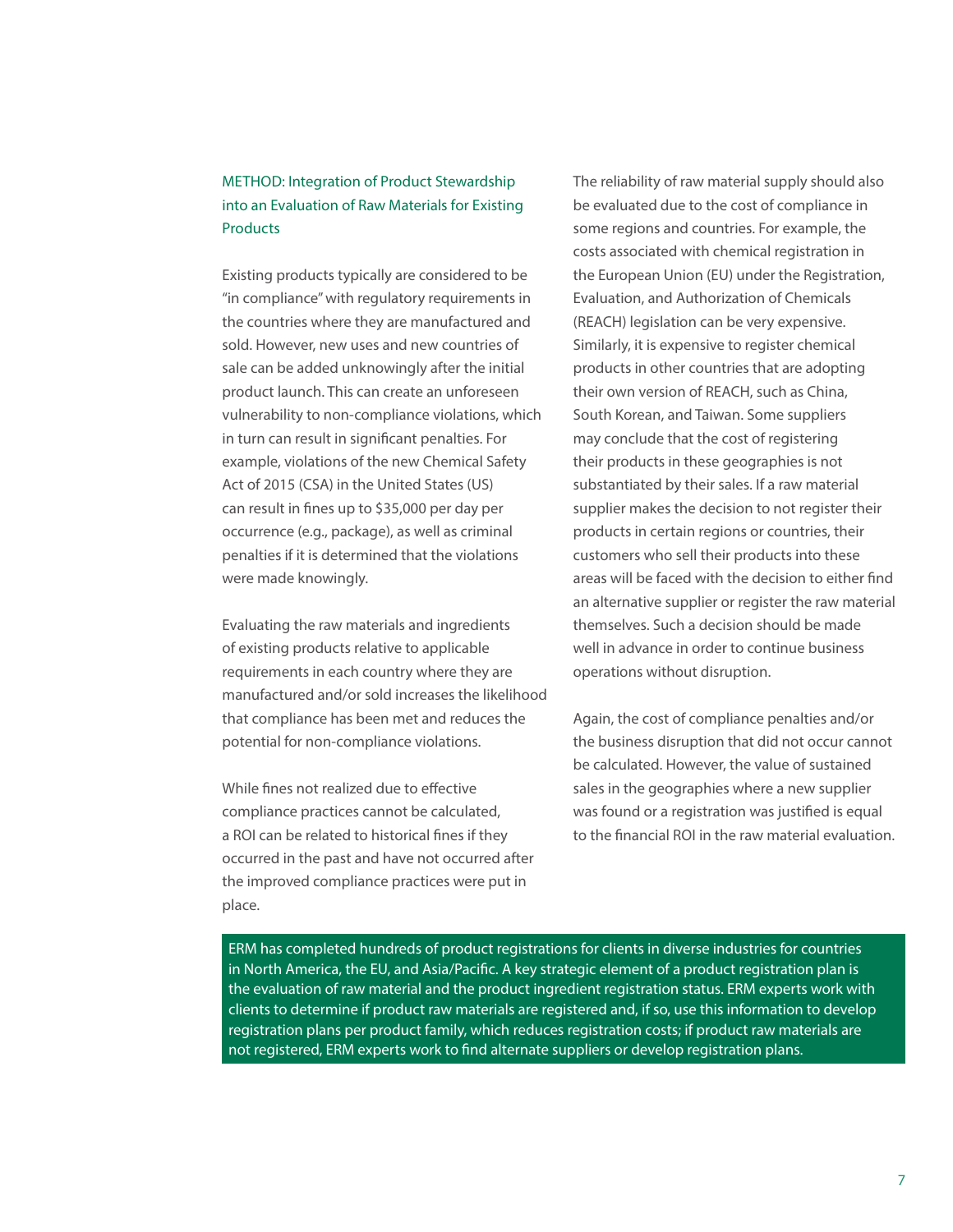### METHOD: Integration of Product Stewardship with Corporate Portfolio Management

At the corporate level, product lines or groups of product lines are typically organized into business units, where management of profit and loss is delegated to business management teams (BMTs). It is incumbent on the BMTs to understand and manage business risks, as well as, profit and loss. They can be delegated authority to make business risk decisions that do not exceed the value of the business unit and do not present the corporation with undue risk.

Corporate governance is provided when corporate leadership evaluates the business unit profit and loss as well as business risks in light of long-term growth strategies and possible negative impacts. This information can also be used to make decisions on which business units to grow – possibly through acquisition – and which to divest.

Profitability information is typically obtained from and presented by the BMT, and product/ business unit risk information is obtained from/presented by the Product Stewardship organization. Combined, this information can be used to compare and contrast relative performance and risks among strategic business units (SBUs). Figure 2 provides an example of how profitability and risks of one SBU can be compared in relation to the other SBUs, and how a particular SBU's relative profitability and risks can be used for strategic decision-making purposes.



#### Figure 2. Comparison of Profitability and Risks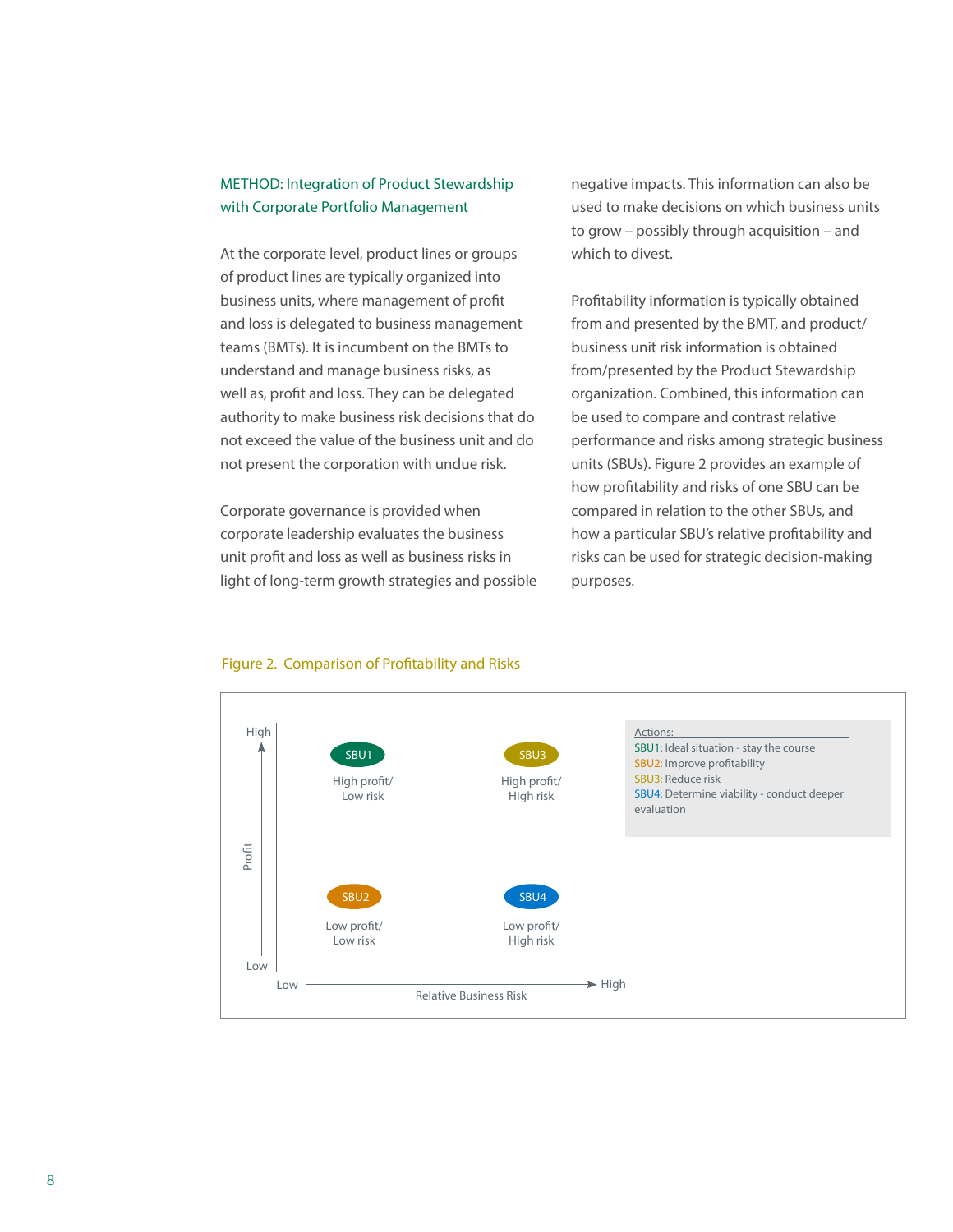This information can guide a corporation toward the appropriate action for each SBU. In this example case, SBU 1 represents the ideal situation, where the SBU is profitable and presents low relative risk to the corporation. No additional action is required.

The main action for SBU 2 would be to increase its profitability and move it up into the same quadrant as SBU 1. This move may take time. The impact of actions to increase profitability will need to be tracked over time and evaluated within the context of annual fluctuations in order to determine if the SBU has long-term viability. If financial viability cannot be achieved and sustained, the corporation may want to consider an exit strategy for this SBU.

SBU 3 has high profitability; however, some aspect(s) of this SBU present high relative risk to the corporation. Thus, further evaluation of these risks is needed. This could include a

deeper evaluation of product hazards, uses, and markets to provide the needed information for understanding the source of the risk and defining the most effective risk mitigation options. This can be accomplished by conducting a business risk review.

SBU 4 presents a significant challenge given that it has low profitability and presents high relative risk to the corporation. A deeper evaluation of profit dynamics and sources of risk is needed to determine the most effective course of action for increasing profitability and decreasing risk. If these goals cannot be achieved, the corporation may need to consider an exit strategy for this SBU.

The financial ROI in this sustainability evaluation is directly related to the increased growth and profit of the SBU(s) moved into the High Profit/ Low Risk quadrant and the reduction in possible losses through the divestiture of Low Profit/High Risk SBU(s).

ERM experts have worked with a major multinational client in the chemical industry to develop criteria for defining product/business unit risks and profitability metrics. ERM then graphed this information, which was used to develop specific action plans for products/business units that fell into each category described above. It should be noted that each company has its own independent risk tolerance. These methods are only used to define and compare risks verses benefits for informed decision making.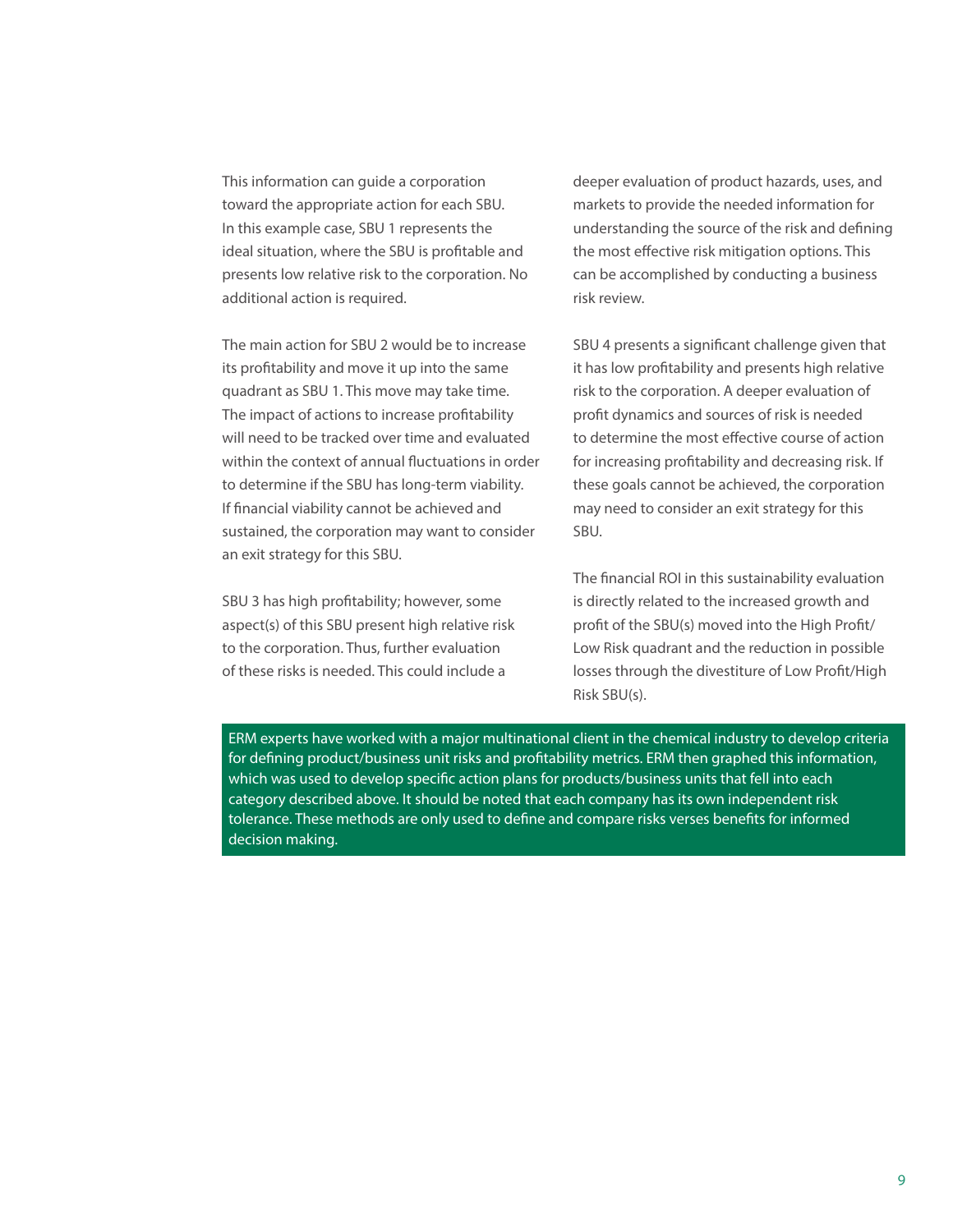## METHOD: Integration of Product Stewardship into Enterprise Risk Management

As previously mentioned, it can be difficult to define the financial return on product stewardship programs due to negative indicators of success. This can be overcome by comparing historical incident tracking to ongoing tracking after risk reduction measures (RRM) are put in place as part of a product stewardship program. The development of such tracking mechanisms is further justified by U.S. laws, which require demonstration and full disclose that corporate risks are identified, quantified, and effectively managed. These elements of product stewardship typically fall under Corporate Social Responsibility or Enterprise Risk Management programs.

With this method, incidents are identified and tracked. Incidents could include litigation history, non-compliance penalties, product recalls, business disruption, lag-time on new product launch, etc. The incidents represent business risks that typically result in costs, loss of customer confidence, and/or a negative impact on corporate reputation. Upon evaluation of the incident and business risk, a risk reduction measure is put in place to reduce or eliminate the indecent from reoccurring. Once in place, the impact of the risk reduction measure can be tracked and compared to historical experience.

Figure 3 shows how the financial ROI in product stewardship programs can be calculated by subtracting of historical costs of incidents from the reduction in these costs after implementation of risk reduction measures.





ERM experts have worked with clients to establish a cross-functional team composed of company representatives from marketing and sales, manufacturing, R&D, product stewardship and regulatory affairs, and the insurance departments to develop a program as described above. This included the establishment of a product relative risk ranking tool, risk management methods, and incident tracking metrics. Once a program is put in place, clients can leverage the demonstration of reduced business risks with insurance providers for lowered premiums.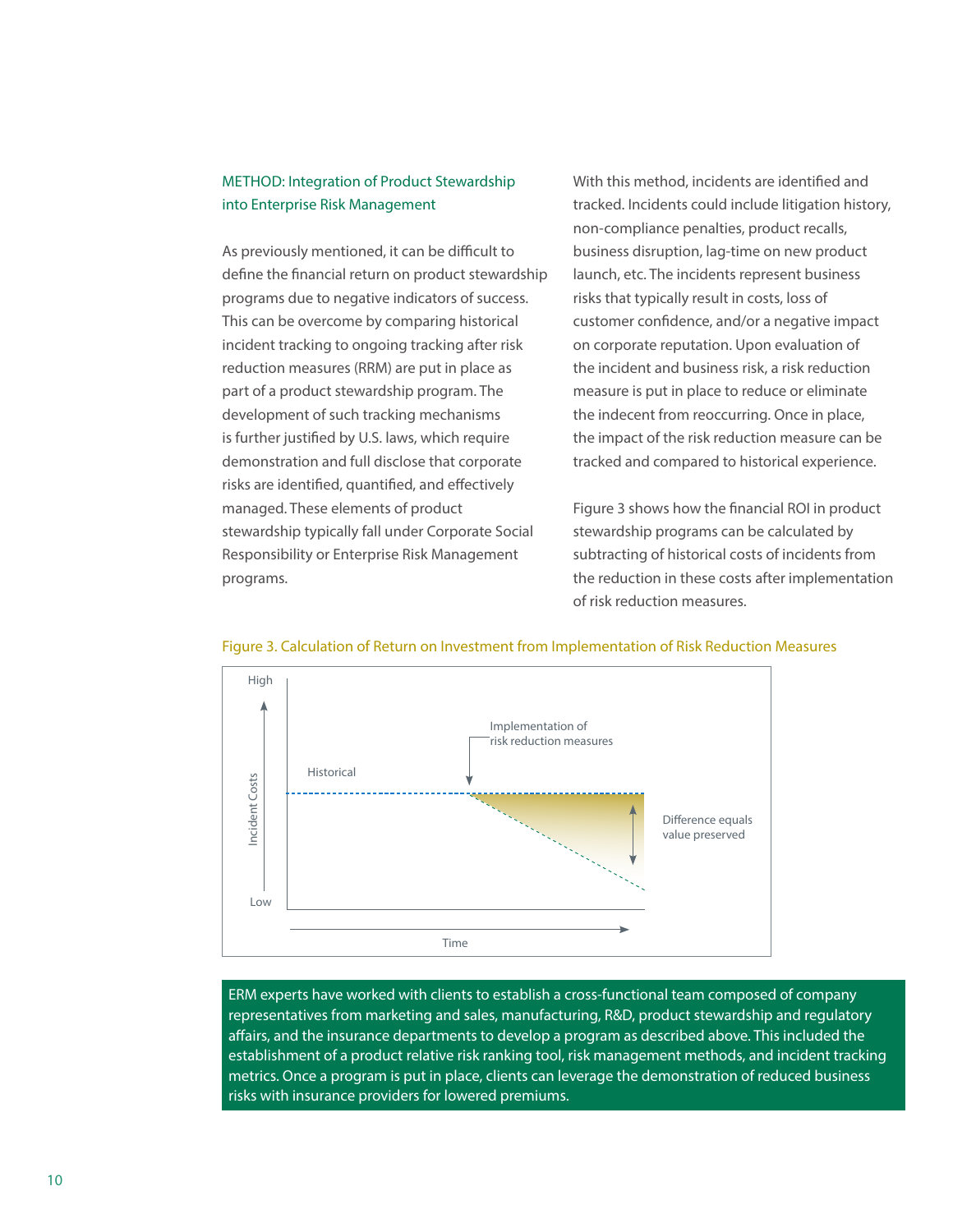# **Conclusion**

While the cost to develop and implement a robust product stewardship program can be significant, the consequences of not doing so are often far greater. Companies can face various business risks such as noncompliance fines and erosion of corporate reputation, not to mention employee prosecution and imprisonment. It is difficult to show a financial ROI on product stewardship programs; however, it is necessary for continued support. The more these methods are put in place, the greater the understanding that these investments are worthwhile and integral to the basic elements of business practices and decision making. They can also be used to substantiate company commitments to sustainability, which strengthens corporate reputation campaigns and branding.